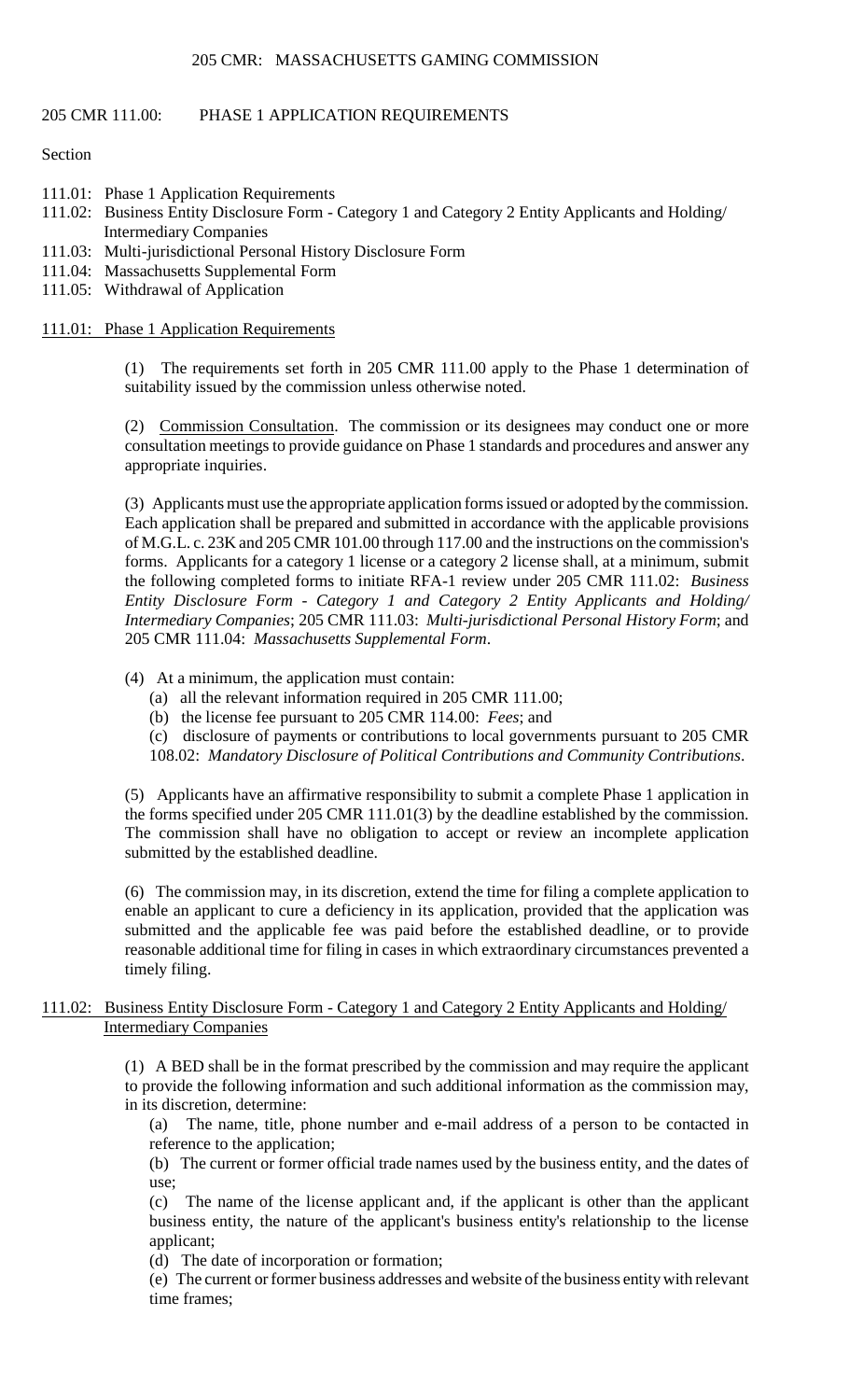#### 111.02: continued

(f) A description of the present and former businesses engaged in by the business entity and its holding companies, subsidiaries and intermediary companies, including, but not limited to:

- 1. Competitive conditions in the industry;
- 2. The principal products produced, services rendered and methods of distribution;
- 3. Information about raw materials essential to the business entity's operation;
- 4. Information relating to intellectual property rights;

5. A description of any material changes to the business entity's mode of conducting business;

 6. A description of any former business the business entity was engaged in during the last ten years and the reasons for the cessation of such business, including relevant time frames;

7. The name, last known address, occupation and date of birth of each incorporator or founding member;

8. The name, home address, business address, date of birth, occupation, race, gender, ethnicity and title of current and former directors, and trustees and the dates such position was held during the ten years and reason for leaving;

9. The name, home address, business address, date of birth, race, gender, ethnicity and title of current officers of the business entity, and the dates of office;

 10. The name, last known home address, current business address, date of birth and occupation of former officers for the business entity for the last ten years, and the dates of office;

11. The annual compensation of officers;

12. The name, business address, date of birth and position of each person, other than an officer, who receives annual compensation of more than \$250,000.00 and the length of time employed and amount of compensation;

13. A description of all bonus, profit sharing, pension, retirement, deferred compensation or similar plans;

 14. A description of the nature, type, number of shares, terms, conditions, rights and privileges of all classes of securities or other ownership interest issued or to be issued including the number of shares of each class authorized or to be authorized and the number of shares of each class outstanding;

15. The name, home address and date of birth of each shareholder, the class held, number of shares held and the percentage of outstanding voting or non-voting securities or other ownership interest held;

16. A description of the nature, type, terms, covenants, conditions and priorities of all outstanding debt and security devices utilized by the business entity;

17. Other than for a publicly traded corporation unless specifically required by the commission on the bureau, the name, address and date of birth of each person holding the debt or security devices in 205 CMR  $111.02(1)(f)16$ ., the type of debt instrument held, the original debt amount and current balance;

 including the title and amount of securities subject to option, the name and address of 18. A description of the nature, type, terms and conditions of all securities options, each option holder and the market value at the time of issuance;

19. The following information for each account or the last ten years held in the name of the business entity or its nominee, or otherwise under the direct or indirect control of the business entity:

a. The name and address of the bank, savings and loan or other financial institution;

- b. The type of account;
- c. The account number; and
- d. The dates held;

 commission on the bureau, the name and address of all persons with whom the business 20. Other than for a publicly traded corporation unless specifically required by the entity has contracts or agreements of \$250,000.00 or more in value, including employment contracts of more than one-year duration or who have supplied goods and services within the past six months, and the nature of such contract or the goods and services provided;

21. The name and address of each company in which the business entity holds securities or other ownership interest, type of securities or other ownership interest held, purchase price per share or interest, number of shares held, and percentage of ownership, if more than 5%;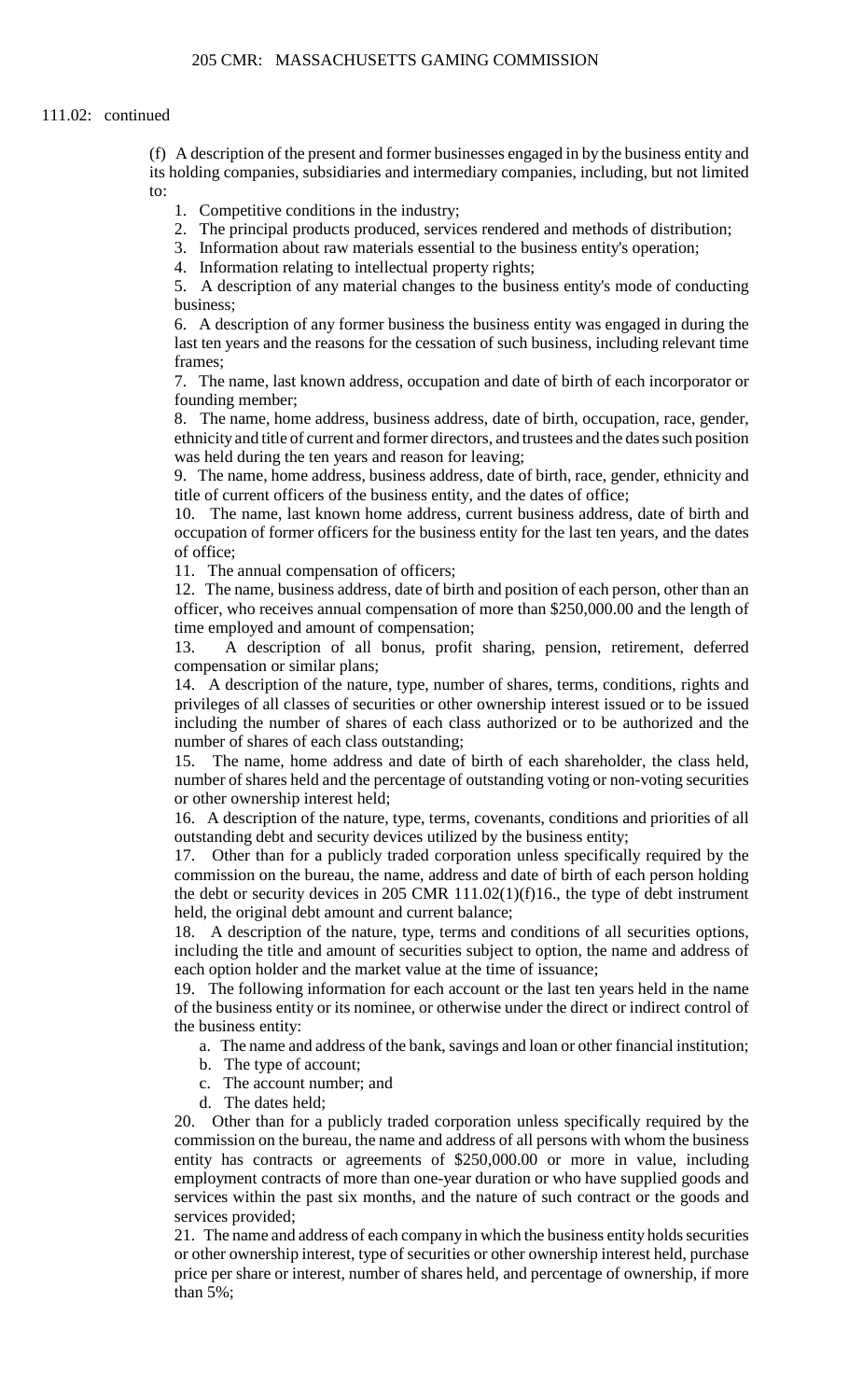22. Information regarding any transaction within the last five years involving a change in the beneficial ownership of the business entity's equity securities on the part of any current or former director, officer or beneficial owner of more than 10% of any class of equity security;

23. A description of any civil, criminal, administrative and investigatory proceedings in any jurisdiction, for the business entity and each director, trustee or officer as follows:

a. Any arrest, indictment, charge or conviction for any criminal or disorderly persons offense;

 b. Any criminal proceeding in which such person has been a party or has been named as an unindicted co-conspirator;

c. Existing civil litigation to which the business entity is a party, if damages are reasonably expected to exceed \$250,000.00;

d. Any judgment, order, consent decree or consent order entered against the business entity pertaining to a violation or alleged violation of the Federal antitrust, trade regulation or securities laws or similar laws of any jurisdiction; and

 e. Any judgment, order, consent decree or consent order entered against the business entity pertaining to a violation or alleged violation of any other state or Federal statute, regulation or code which resulted in the imposition of a fine or penalty of \$50,000.00 or more within the past ten years;

 regarding any judgments or petitions for bankruptcy or insolvency and any relief sought 24. For the business entity and any holding or intermediary company, information under any provision of the Federal Bankruptcy Act or any state insolvency law; and any receiver, fiscal agent, trustee or similar officer appointed for the property or business of the business entity or any holding or intermediary company within the last ten years;

 certificate denied, suspended or revoked by any government agency in Massachusetts or 25. During the last ten years, whether the business entity has had any license or any other jurisdiction, the nature of such license or certificate, the agency and its location, the date of such action, the reasons therefore and the facts related thereto;

26. During the last ten years, whether the business entity or any director, officer, employee or any person acting for or on behalf of the business entity has made any payments, bribes or kickbacks to any employee, company, organization or government official, foreign or domestic, and regardless of whether such incident or incidents was lawful in the jurisdiction of its occurrence, to obtain favorable treatment or to obtain a competitive advantage;

27. During the last ten years, whether the business entity, its parent, any subsidiary or related entity or individual has:

a. Donated or loaned the business entity's funds or property for the use or benefit of or in opposing any government, political party, candidate or committee either foreign or domestic;

 b. Made any loans, donations or disbursements to its directors, officers or employees for the purpose of making political contributions or reimbursing such individuals for political contributions, either foreign or domestic; or

Maintained a bank account or other account, either foreign or domestic, not reflected on the books or records of the business entity, or maintained any account in the name of a nominee of the business entity;

28. The names and addresses of any current of former directors, officers, employees or third parties who would have knowledge or information concerning 205 CMR 111.02(1)(f)27.c.;

29. A copy of the following:

a. Annual reports to shareholder for the last five years;

b. Any annual reports prepared within the last five years on Form 10K pursuant to the Securities Exchange Act of 1934, §§ 13 or 15d;

 application of funds, and all notes to such statements and related financial schedules; d. Copies of all annual financial statements prepared in the last five fiscal years, any c. An audited financial statement for the last fiscal year, including, without limitation, an income statement, balance sheet and statement of sources and exceptions taken to such statements by an independent auditor retained by the business entity and the management response thereto;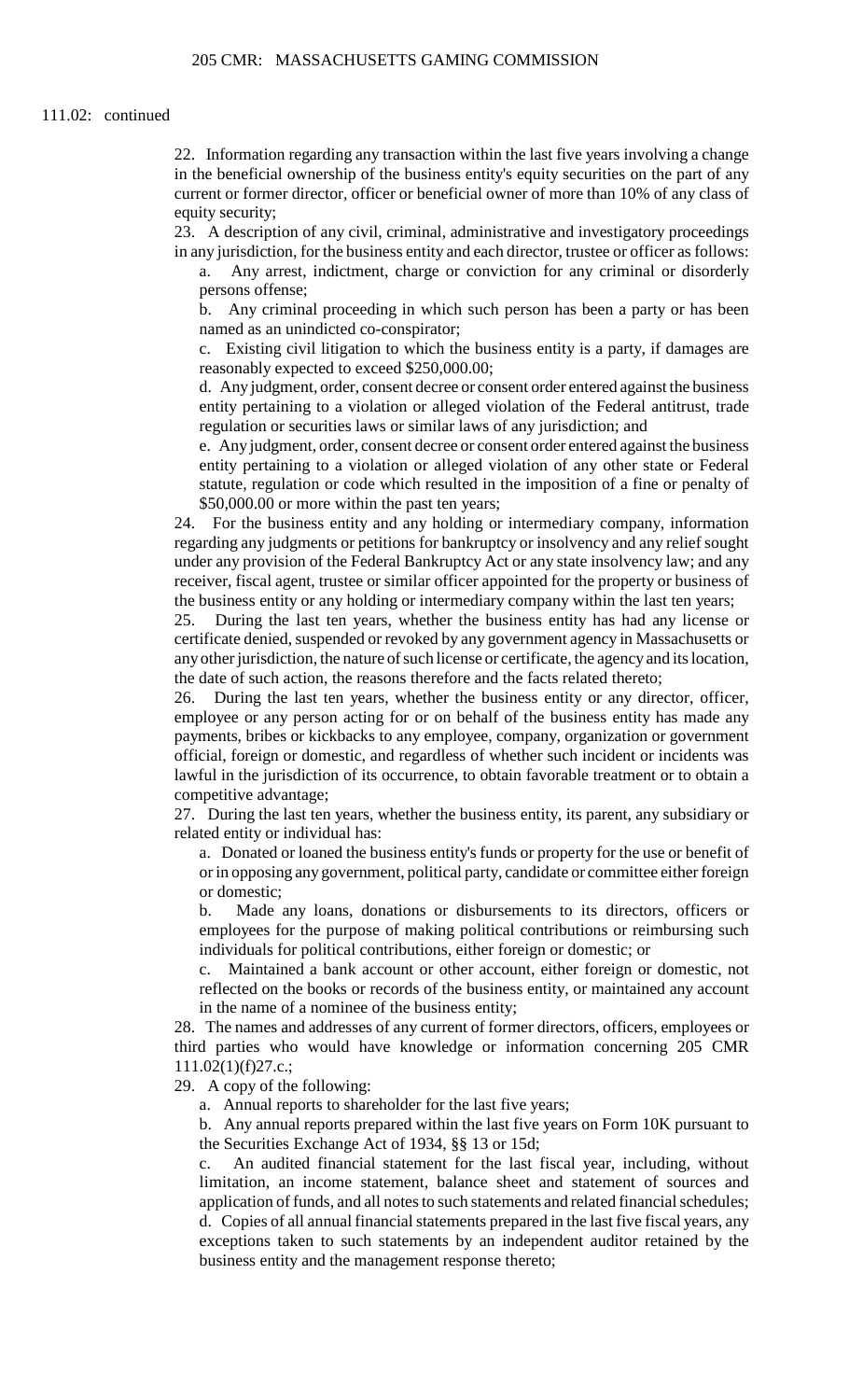### 111.02: continued

 Commission (SEC) may be satisfied by providing a copy of the most recently filed e. The most recent quarterly unaudited financial statement prepared by or for the business entity which, if the business entity is registered with the Securities Exchange Form 10Q;

f. Any current report prepared due to a change in control of the business entity, acquisition or disposition of assets, bankruptcy or receivership proceedings, changes in the business entity's certifying accountant, or other material events, which, if the business entity is registered with the SEC, may be satisfied by providing a copy of the most recent filed Form 8K;

 g. The most recent Proxy or Information Statement filed pursuant to the Securities Exchange Act of 1934, § 14;

h. Registration Statements filed in the last five years pursuant to the Securities Act of 1933;

i. All reports and correspondence not otherwise submitted in the last five years by independent auditors for the business entity which pertain to the issuance of financial statements, managerial advisory services or internal control recommendations;

j. The name, address and telephone number of the current outside auditor(s);

30. A certified copy of the articles of incorporation, charter and bylaws, and all amendments and proposed amendments thereto;

31. If a business entity:

a. A current ownership organization chart of the business entity, its parent company and each subsidiary of the business entity;

b. A functional table of organization for the business entity, including position descriptions and the names of persons holding such positions;

32. If a corporation: copies of Internal Revenue Service Forms 1120 (Corporate Income Tax Return) and 941 (Employer's Quarterly Federal Tax Return) filed for the last five years;

33. If a partnership, copies of Internal Revenue Service Forms 1065 (Partnership Return Form) and 941 (Employer's Quarterly Federal Tax Return) filed for the last five years; 34. If a limited liability company, copies of its Federal returns for the last five years; and

35. A listing of any records, documents or other information submitted as appendices to the BED

(2) In addition to the information in 205 CMR 111.02(1), a completed BED shall include the following documents, which shall be dated and signed by the president, chief executive officer, partner, general partner or sole proprietor, and notarized:

(a) A release authorization directing all courts, probation departments, selective service boards, employers, educational institutions, banks, financial and other institutions and all governmental agencies, Federal, state, and local, both foreign and domestic, to release any and all information pertaining to the business entity as requested by the commission, the bureau, and their agents and employees;

(b) A waiver of liability as to the Commonwealth of Massachusetts and its instrumentalities and agents for any damages resulting from any disclosure and publication of information acquired during the license or investigation process;

(c) Consent to inspection, searches and seizures and the supplying of handwriting exemplars; and

(d) A signed, dated and notarized affidavit.

### 111.03: Multi-jurisdictional Personal History Disclosure Form

(1) A PHD-MA shall be submitted by each category 1 and category 2 qualifier and shall be in a format prescribed by the commission and may require the qualifier to provide the following information and such additional information as the commission may, in its discretion, determine:

(a) Name, including maiden name and any aliases or nicknames and applicable dates of use;

- (b) Date of birth;
- (c) Physical description;
- (d) Current address and residence history;

 (e) Social Security Number, which information is voluntarily provided in accordance with 5 U.S.C. § 552a;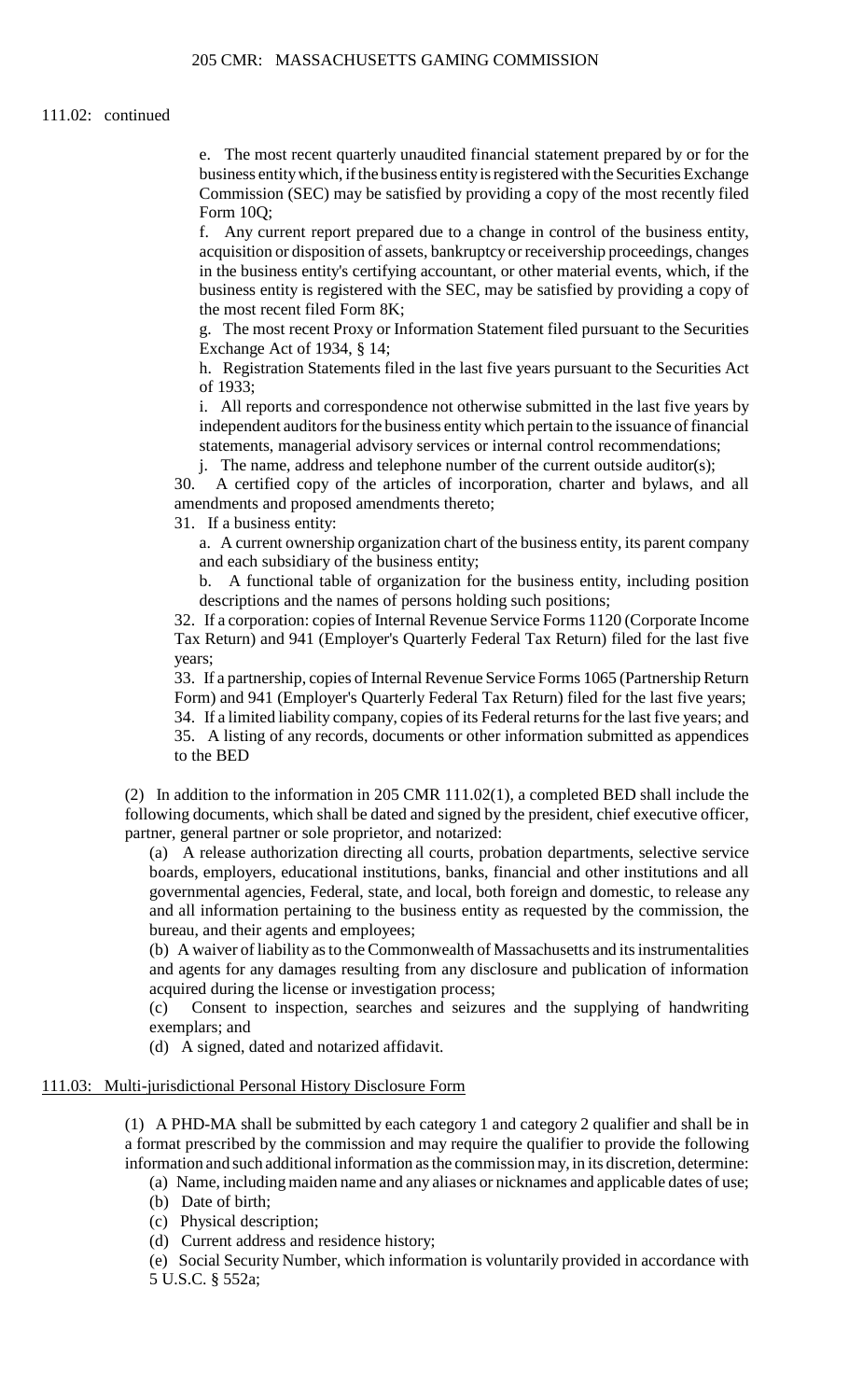(f) Citizenship and, if applicable, information regarding resident alien status, including information regarding passports;

(g) Marital history, spouse, dependents and other family data;

 company, as applicable, with which the qualifier is affiliated, and the nature of the qualifier's (h) The gaming licensee or qualifier, gaming vendor licensee or qualifier or holding position with or interest in such entity;

(i) Telephone number at the current place of employment;

(j) Employment history of the qualifier and qualifier's immediate family;

(k) Education and training;

(l) Record of military service;

 $(m)$ Government positions and offices presently or previously held, and the offices, trusteeships, directorships or fiduciary positions presently or previously held with any business entity;

(n) Trusteeships or other fiduciary positions held by the qualifier and the qualifier's spouse, and any denial or suspension of, or removal from, such positions;

(o) Current memberships in any social, labor or fraternal union, club or organization;

(p) Licenses and other approvals held by or applied for by the qualifier or, where specified,

the qualifier's spouse, in the Commonwealth of Massachusetts or any other jurisdiction, as follows:

 1. Any professional or occupational license held by or applied for the by the qualifier or the qualifier's spouse;

2. Motor vehicle registrations and operator licenses held by or applied for the by the qualifier or the qualifier's spouse, and any revocation or suspension thereof;

 3. Possession or ownership of any pistol or firearm, or any application for any firearm permit, firearm dealer's license, or permit to carry a pistol or firearm;

4. Any license, permit, approval or registration required to participate in any lawful gambling operation in the Commonwealth of Massachusetts or any jurisdiction held by or applied for by the qualifier; and

 5. Any denial, suspension or revocation by a government agency of a license, permit or certification held by or applied for by the qualifier or the qualifier's spouse, or any entity in which the qualifier or the qualifier's spouse was a director, officer, partner or any owner of a 5% or greater interest;

 entity which has applied for a permit, license, certificate or qualification in connection with or any other jurisdiction; and any current employment or other association by the qualifier's (q) Any interest in or employment presently or previously held by the qualifier with any any lawful gambling or alcoholic beverage operation in the Commonwealth of Massachusetts family with the gambling or alcoholic beverage industries in the Commonwealth of Massachusetts or any other jurisdiction;

(r) Civil, criminal and investigatory proceedings in any jurisdiction, as follows:

1. Arrests, charges or offenses committed by the qualifier or any member of the qualifier's immediate family;

2. Any instance where the qualifier has been named as an unindicted party or co-conspirator in a criminal proceeding or held as a material witness;

3. Any appearance before, investigation by or request to take a polygraph examination by any governmental agency, court, committee, grand jury or investigatory body, and any refusal to comply with a request to do so;

4. Any pardons, dismissals, suspensions or deferrals of any criminal investigation, prosecution, or conviction;

5. Lawsuits to which the qualifier was or is a party;

 jurisdiction, other than a criminal disorderly persons, petty disorderly persons or motor Any citation or charge for a violation of a statute, regulation or code of any vehicle violation; and

7. Any use, distribution, or possession of any narcotic, hallucinogenic, drug, barbiturate, amphetamine or other substance listed in M.G.L. c. 94C other than pursuant to a valid prescription issued by a licensed physician;

(s) Any exclusion or barring from any casino, gaming establishment or gambling/gaming related entity in any jurisdiction; and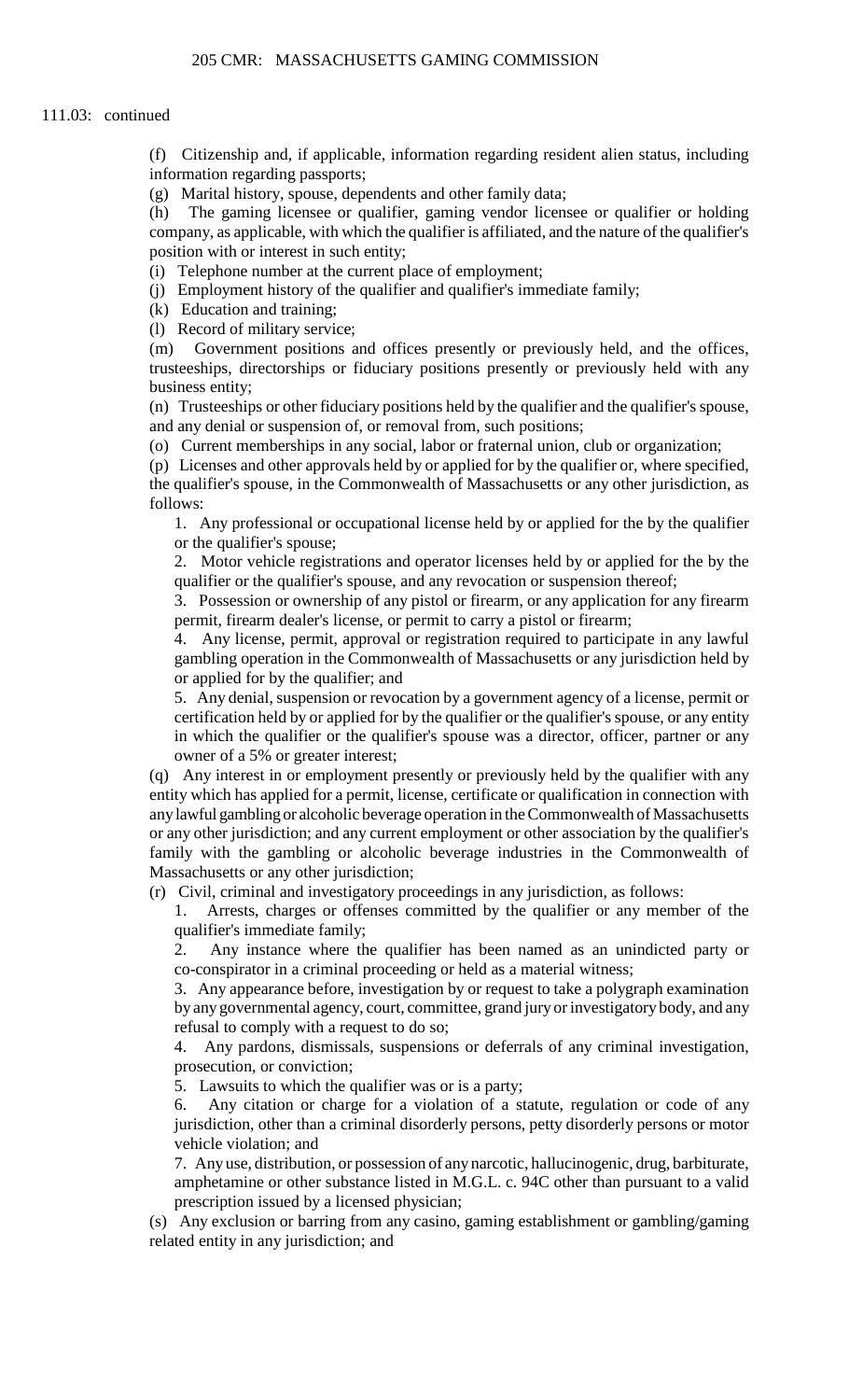### 111.03: continued

(t) Financial data, as follows:

 1. All assets and liability of the qualifier, and the qualifier's spouse and dependent children as indicated on the net worth statement and supporting schedules in a format prescribed by the commission, including cash, bank accounts, notes payable and receivable, real estate and income taxes payable, loans, accounts payable and any other indebtedness, contingent liabilities, securities, real estate interests, real estate mortgages and liens, life insurance, pension funds, vehicles and other assets;

 2. Bank accounts, including any right of ownership in, control over or interest in any foreign bank account, and safe deposit boxes;

3. Real estate interests held by the qualifier or the qualifier's spouse or dependent children;

4. Businesses owned;

5. Copies of Federal tax returns and related information;

6. Judgments or petitions for bankruptcy, insolvency or liquidation concerning the qualifier or any business entity in which the qualifier held a 5% or greater interest, other than a publicly traded corporation, or in which the qualifier served as an officer or director;

7. Any business entity in which the qualifier was an owner, director or officer which has been placed under some form of governmental administration or monitoring;

 8. Any garnishment or attachment of wages, charging order or voluntary wage execution, including the amount, court, nature of the obligation and the holder of the obligation;

9. Any repossessions of real or personal property;

10. Any guarantees, co-signatures or insuring of payments of financial obligations of any persons or business entities;

11. Status as executor, administrator or fiduciary of any estate;

12. Life insurance policies on the qualifier's life which name someone other than the qualifier's family as a beneficiary;

13. Positions held, assets held, or interest received in any estate or trust;

14. Whether the qualifier has ever been bonded for any purpose or been denied any type of bond, including the nature of the bond and if applicable, the reason for denial;

15. Insurance claims in excess of \$100,000.00 by the qualifier or the qualifier's spouse or dependent children;

16. Referral or finder's fees in excess of \$10,000.00;

 17. Loans in excess of \$10,000.00 made or received by the qualifier, the qualifier's spouse or dependent children;

18. Gifts in excess of \$10,000.00 given or received by the qualifier or the qualifier's immediate family;

19. Brokerage or margin accounts with any securities or commodities dealer;

20. Currency exchanges in an amount greater than \$10,000.00;

21. Information regarding any instance where the qualifier or any entity in which the qualifier was a director, officer or holder of a five percent or greater interest has traded in foreign currencies or in a foreign commodities exchange, sold or purchased discounted promissory notes or other commercial paper, or been a party to any leasing arrangements in excess of \$50,000.00; and

 in any entity which holds or is an applicant for a license issued by the commission, or in 22. Information regarding any ownership interest or financial investment by the qualifier any gambling venture which does not require licensure by the commission, including persons providing or reasonably anticipated to provide the qualifier with support in the financing of such investment or interest; the extent and nature of the qualifier's involvement in the management and operation of the entity; whether the qualifier has or has agreed to assign, pledge or hypothecate such interest or investment, the nature and terms of any such transaction and a copy of any such agreement.

(2) In addition to the information in 205 CMR 111.03(1), a completed PHD-MA shall include the following:

(a) The name, address, occupation and phone number of persons who can attest to the qualifier's good character and reputation;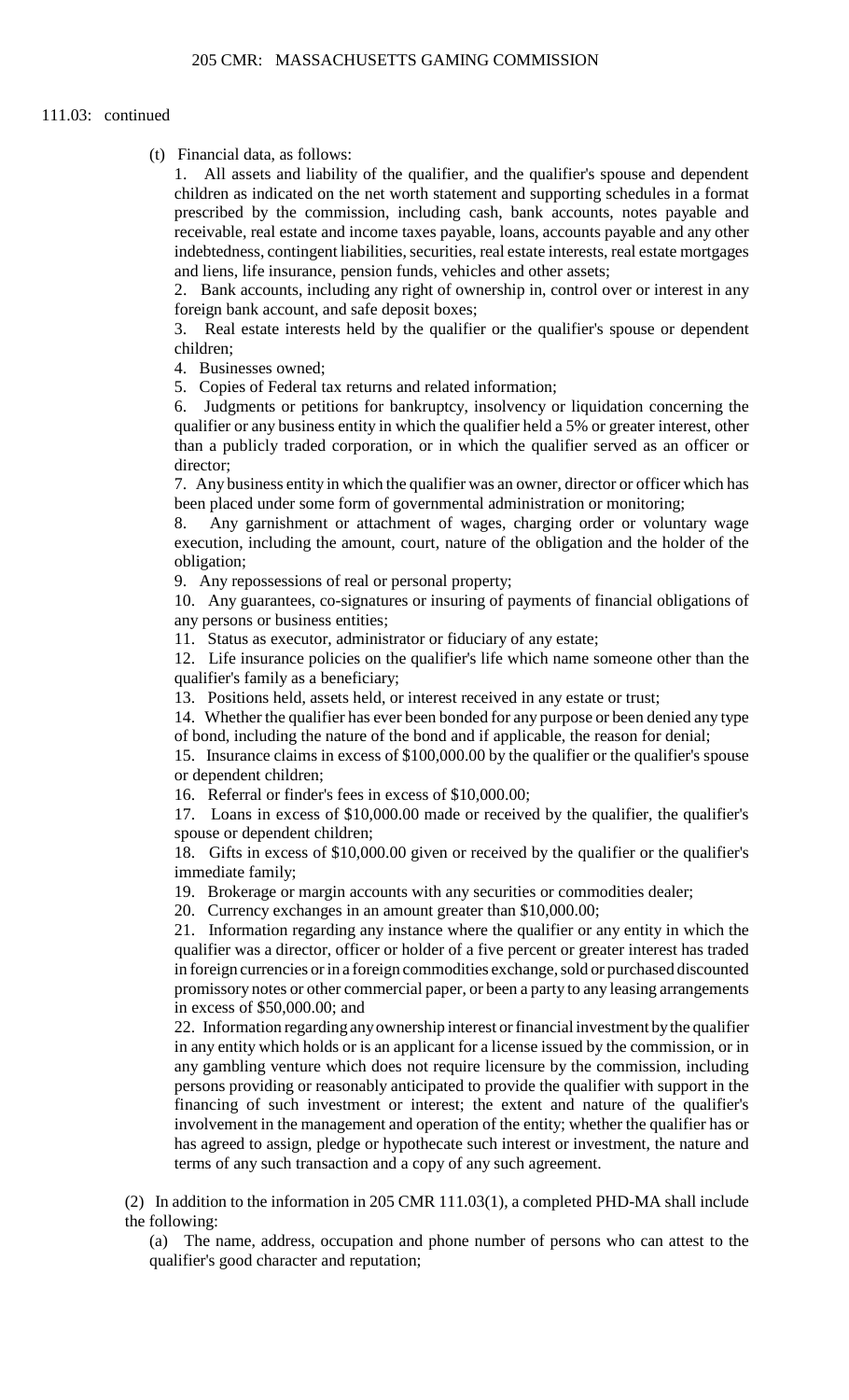#### 111.03: continued

 (b) A waiver of liability as to the Commonwealth of Massachusetts and its instrumentalities and agents for any damages resulting from any disclosure and publication of information acquired during the license or investigation process;

(c) Consent to inspection, searches and seizures and the supplying of handwriting exemplars; and

(d) A signed, dated and notarized affidavit.

### 111.04: Massachusetts Supplemental Form

 a format prescribed by the commission and may require the qualifier to provide the following A PHD-MA-SUPP shall be submitted by each category 1 and category 2 license qualifier in information and such additional information as the commission may, in its discretion, determine:

(a) Name, including maiden name and any aliases or nicknames and applicable dates of use; (b) Date of birth;

(c) Physical description, including a color photograph taken within the past six months;

(d) Current address, mailing and home, if different;

(e) Home and work telephone numbers;

 (f) Social Security Number, which information is voluntarily provided in accordance with 5 U.S.C. § 552a;

 qualifier is affiliated, and the nature of the qualifier's position with or interest in such entity; port of entry to the United States, and name and addresses of sponsor(s) upon the qualifier's (g) The gaming license applicant or holding company, as applicable, with which the (h) Citizenship and, if applicable, resident alien status, including any employment authorization with expiration date; country of which the qualifier is a citizen, place of birth, arrival;

 (i) Whether during the last ten years any entity in which the qualifier has been a director, officer, principal employee or a holder of 5% or more interest has:

 1. Made or been charged with (either itself or through third parties acting for it) bribes or kickbacks to any government official, domestic or foreign, to obtain favorable treatment or to any company, employee or organization to obtain a competitive advantage;

 2. Held a foreign bank account or has had authority to control disbursements from a foreign bank account;

 3. Maintained a bank account or other account, whether domestic or foreign, which is not reflected on the books or records of the business or which is in a name other than the name of the business;

4. Donated, loaned or used funds or property for the use or benefit of or in opposing any government, political party, candidate or committee either domestic or foreign;

5. Compensated any of its directors, officers or employees for time and expenses incurred in performing services for the benefit of or in opposing any government or political party domestic or foreign; or

 6. Made any loans, donations or other disbursement to its directors, officers or employees for the purpose of making political contributions or reimbursing such individuals for political contributions whether domestic or foreign;

 (j) Copies of Federal and foreign tax returns and related information for the last five years; and

(k) A signed, dated and notarized release authorization which shall direct all courts, probation departments, military organizations, selective service boards, employers, education institutions, banks, financial and other institutions and all governmental agencies, Federal, state and local, both foreign and domestic, to release any and all information pertaining to the qualifier as requested by the commission, the bureau or a contractor investigator.

(l) A completed PHD-MA-SUPP shall include the following:

1. The name, address, occupation and phone number of persons who can attest to the qualifier's good character and reputation;

2. a waiver of liability as to the Commonwealth of Massachusetts and its instrumentalities and agents for any damages resulting from any disclosure and publication of information acquired during the license or investigation process; and

3. a signed, dated and notarized affidavit.